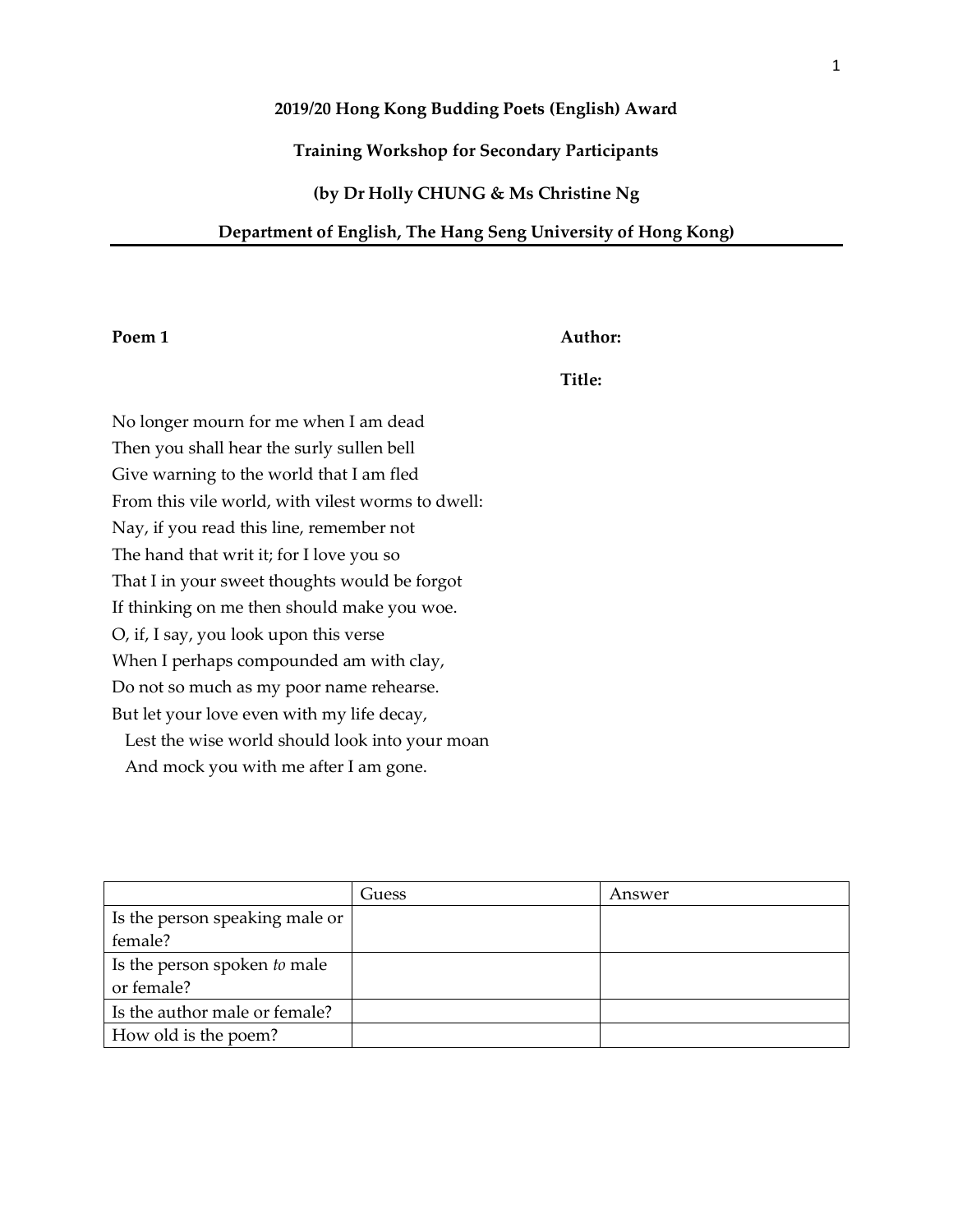### **Poem 2 Author:**

**Title:**

Remember me when I am gone away, Gone far away into the silent land; When you can no more hold me by the hand, Nor I half turn to go yet turning stay. Remember me when no more day by day You tell me of our future that you plann'd: Only remember me; you understand It will be late to counsel then or pray. Yet if you should forget me for a while And afterwards remember, do not grieve: For if the darkness and corruption leave A vestige of the thoughts that once I had, Better by far you should forget and smile

Than that you should remember and be sad.

|                                | Guess | Answer |
|--------------------------------|-------|--------|
| Is the person speaking male or |       |        |
| female?                        |       |        |
| Is the person spoken to male   |       |        |
| or female?                     |       |        |
| Is the author male or female?  |       |        |
| How old is the poem?           |       |        |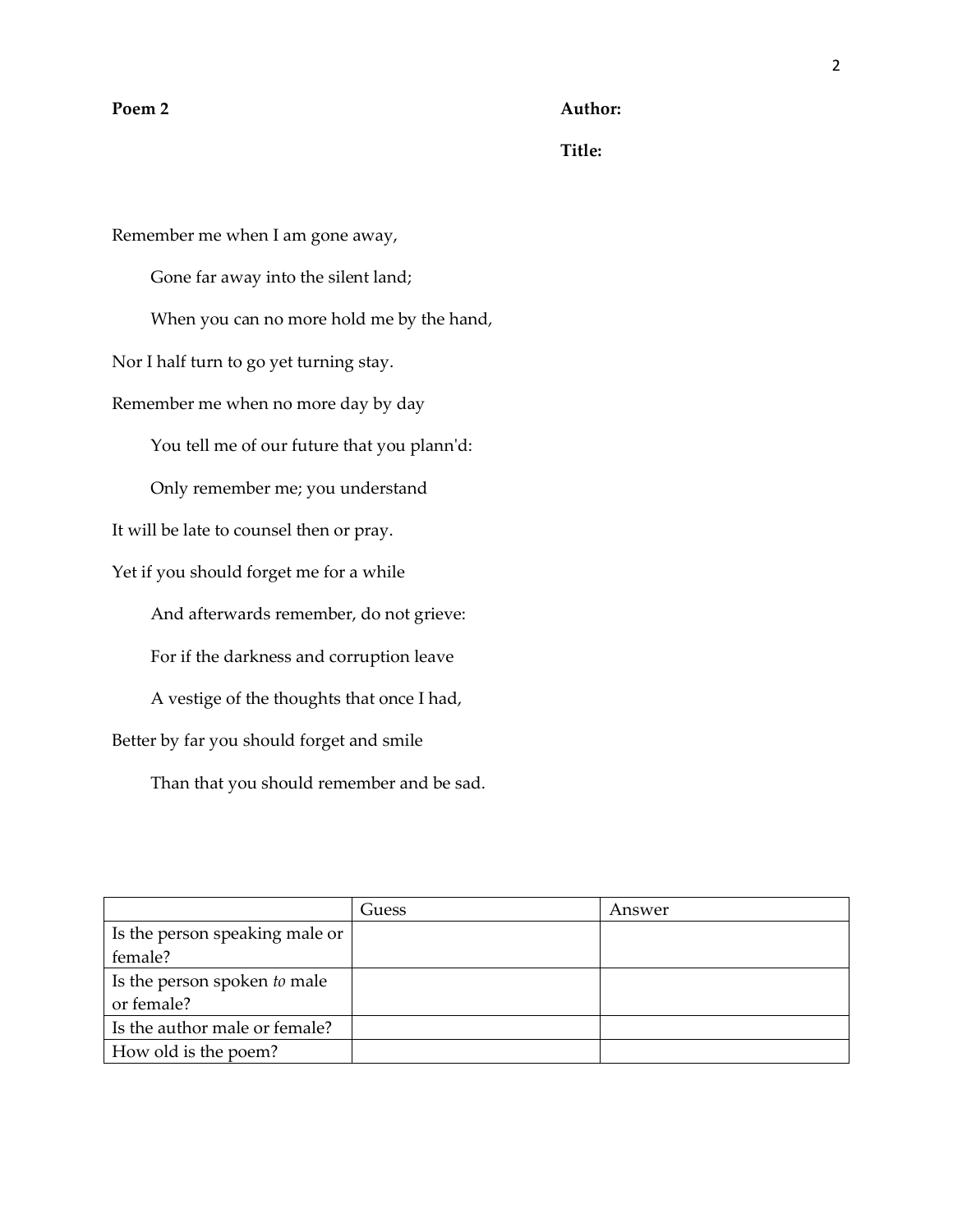# **Ernst Jandl**

# **Schtzngrmm**

| schtzngrmm                        |                         |
|-----------------------------------|-------------------------|
| schtzngrmm                        |                         |
| t-t-t-t                           |                         |
| t-t-t-t                           |                         |
| grrrmmmmm                         |                         |
| t-t-t-t                           |                         |
| $s$ ------ $c$ -------h           |                         |
| tzngrmm                           |                         |
| tzngrmm                           |                         |
| tzngrmm                           |                         |
| grrrmmmmm                         |                         |
| schtzn                            |                         |
| schtzn                            | Before seeing the video |
| t-t-t-t                           |                         |
| t-t-t-t                           |                         |
| schtzngrmm                        | The poem is about:      |
| schtzngrmm                        |                         |
|                                   |                         |
| grrt                              |                         |
| grrrrrt                           |                         |
| grrrrrrrrt                        |                         |
| scht                              |                         |
| scht                              |                         |
| t-t-t-t-t-t-t-t-t-t               | The message of the      |
| scht                              | poem is:                |
| tzngrmm                           |                         |
| tzngrmm                           |                         |
| t-t-t-t-t-t-t-t-t-t               |                         |
| scht                              |                         |
| scht                              |                         |
| scht                              |                         |
| scht                              |                         |
| scht                              |                         |
| grrrrrrrrrrrrrrrrrrrrrrrrrrrrrrrr |                         |
| $t$ - $tt$                        |                         |

**Before seeing the video After seeing the video**

The poem is about:

The message of the

poem is: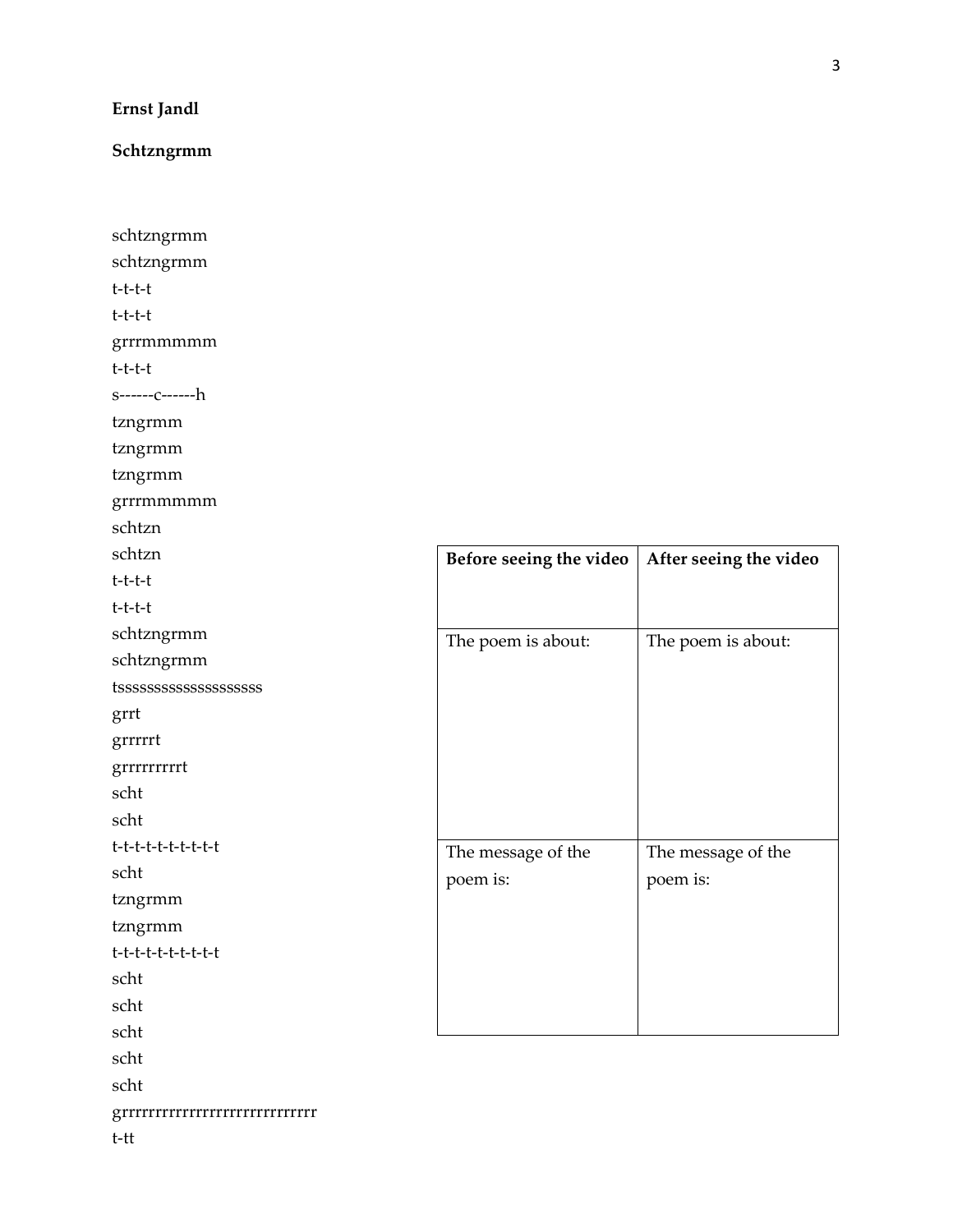## Riddle Poems: Let's give it a guess!

What kills kings, what makes mountains crumble, and makes all life come to an end?

What am I?

In marble walls as white as milk, Lined with skin as soft as silk, In a fountain crystal clear, A golden treasure does appear. There are no doors to this stronghold, Yet thieves break in and steal the gold.

What am I?

I am small as an ant and big as a whale, I can soar through the air like a bird with a tail. I can be seen by day and not by night, I can be seen with a big flash of light. I follow whoever controls me by the sun, but I fade away when dark fell like a ton.

What am I?

You may enter, but you may not come in, I have space, but no room, I have keys, but open no lock.

What am I?